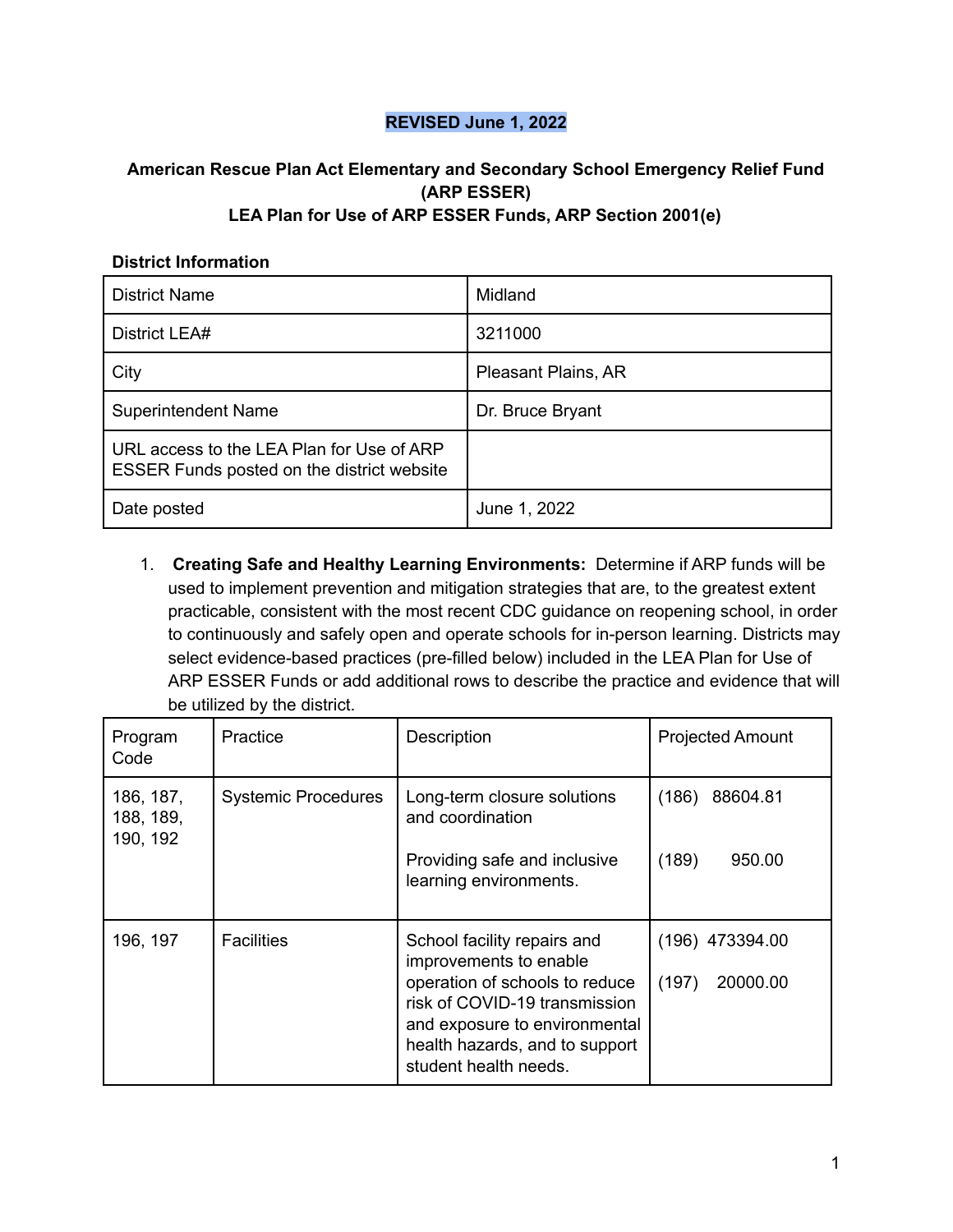2. **Addressing Lost Instructional Time or Loss of Learning:** Describe how the LEA will use the funds it reserves under Section 2001 (e) (1) of the ARP Act to address the academic impact of lost instructional time through the implementation of **evidence-based interventions**. The district must spend a minimum of 20% of ARP ESSER funds. The full implementation of the evidence-based interventions include the personnel, materials, equipment, professional development, and expenses needed to meet the needs of students. Other [evidence](https://dese.ade.arkansas.gov/Files/Using_Evidence_to_Impact_Student_Outcomes_rv_5_21_21_20210521171532.pdf) based practices may be utilized if the intervention meets one of the four tiers of evidence. Evidence based practices resources may be found on page 7 of [Empowering](https://dese.ade.arkansas.gov/Files/Using_Evidence_to_Impact_Student_Outcomes_rv_5_21_21_20210521171532.pdf) Schools for Success Using Effective Evidence Based Practices to Impact Student [Outcomes](https://dese.ade.arkansas.gov/Files/Using_Evidence_to_Impact_Student_Outcomes_rv_5_21_21_20210521171532.pdf). Districts may select evidence-based practices (pre-filled below) included in the LEA Plan for Use of ARP ESSER Funds or add additional rows to describe the practice and evidence that will be utilized by the district.

## (Please see final allocation table) ARP ESSER total allocation \$ 1154148.75 minimum 20% set-aside \$ 230829.75

| Program<br>Code | Evidence-based<br>interventions                               | Description                                                                                                                                                                                                                                                                                                                                   | <b>Projected Amount</b> |
|-----------------|---------------------------------------------------------------|-----------------------------------------------------------------------------------------------------------------------------------------------------------------------------------------------------------------------------------------------------------------------------------------------------------------------------------------------|-------------------------|
| <b>170</b>      | Accelerating learning<br>through instructional<br>approaches. | In-school acceleration:<br>Licensed educators provide needed<br>support for students within the context of<br>grade-level work and within the<br>classroom; using high-quality<br>assessments, and instruction on<br>essential learning (effect size .60-.88,<br>Tier 3).<br>-High Quality Instructional Materials                            | (HQIM) 7760.00          |
| <b>170</b>      | Accelerating learning<br>through instructional<br>approaches. | Summer learning and enrichment:<br>Summer learning programs, camps,<br>community partnerships, work-based<br>learning or community service that<br>provide high-quality instruction and are<br>designed to meet the social and<br>emotional needs of students through<br>engaging and enriching experiences<br>(effect size .53-.58, Tier 3). | (Summer) 194113.94      |
| 170             | Addressing resource<br>inequities                             | Evidence-based practices that maximize<br>students' social, emotional, and<br>academic benefits.<br>-Professional Learning Communities (Tier<br>2)                                                                                                                                                                                            | (PLC PD) 30000.00       |

2.A. **Process for Monitoring Implementation**: Describe how the LEA will ensure that the interventions it implements, including but not limited to the interventions implemented under Section 2001 (e) (1) of the ARP Act to address the academic impact of lost instruction time, will respond to the academic, social, emotional, and mental health needs of all students, and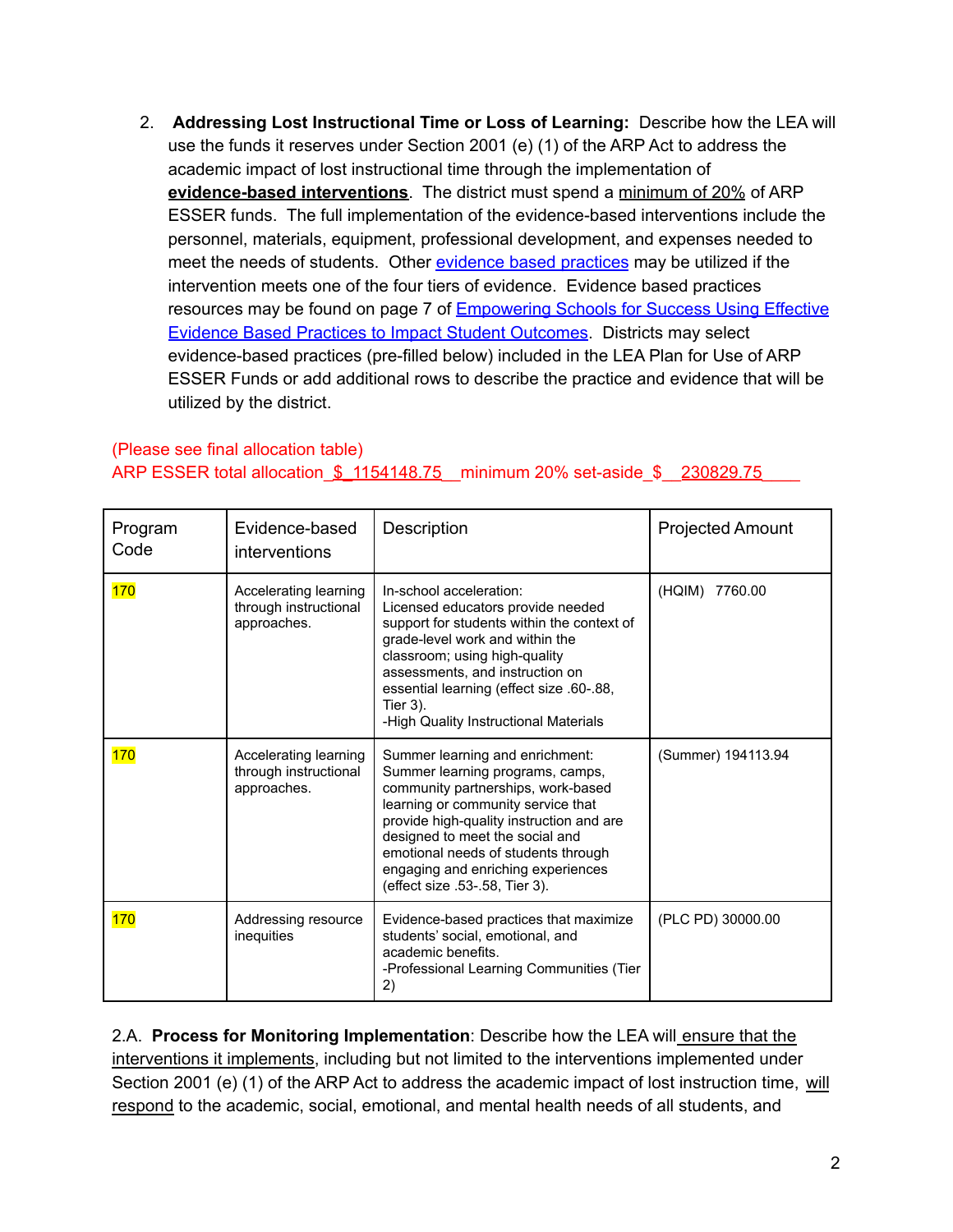particularly those students disproportionately impacted by the COVID-19 pandemic, including students from low-income families, students of color, English learners, children with disabilities, students experiencing homelessness, children in foster care, and migratory students.

| Reducing class<br>size/teacher ratio in<br>order to accelerate<br>learning | Students in classes with reduced class size will benefit from more<br>direct instruction with a low teacher to student ratio.                                                      |
|----------------------------------------------------------------------------|------------------------------------------------------------------------------------------------------------------------------------------------------------------------------------|
| <b>Summer School</b>                                                       | Summer school will be provided to students who are below grade<br>level, at-risk, or in need or making up credits to advance.                                                      |
| Pre-K Summer<br>Program                                                    | Summer Pre-K offerings will provide seamless instruction and<br>readiness to these students to be able to enter Kindergarten at the<br>appropriate level.                          |
| <b>Summer Field Trips</b>                                                  | Enrichment opportunities will be given to students of low-income,<br>experiencing homelessness, in foster care, ESL, etc.                                                          |
| <b>Family Technology</b><br><b>Night</b>                                   | Families will receive additional instruction on technology and its<br>appropriate use for educational purposes.                                                                    |
| Hire an academic<br>coach/instructional<br>facilitator                     | The academic coach will identify teachers who are in need of<br>additional mentoring and support. The academic coach will provide<br>coaching and instruction to teachers in need. |

2.B. **Process for Evaluating Implementation:** Please describe how the LEA will evaluate the effectiveness of these interventions.

| Reducing class<br>size/teacher ratio in<br>order to accelerate<br>learning | Scores from various measures of students in classes with reduced<br>class size will increase. Growth will be progress monitored.                                                           |
|----------------------------------------------------------------------------|--------------------------------------------------------------------------------------------------------------------------------------------------------------------------------------------|
| Summer School                                                              | Students who are below grade level, at-risk, or in need or making<br>up credits to advance will achieve the desired success based on<br>performing at grade level and/or credits received. |
| Pre-K Summer Program                                                       | Readiness scores of summer Pre-K will be compared to readiness<br>scores of those not attending.                                                                                           |
| <b>Summer Field Trips</b>                                                  | A qualitative survey of perception will be given to students of<br>low-income, experiencing homelessness, in foster care, ESL, etc.<br>who took advantage of the enrichment opportunities  |
| <b>Family Technology Night</b>                                             | A qualitative survey will be given to families who received<br>additional instruction on technology and its appropriate use for                                                            |